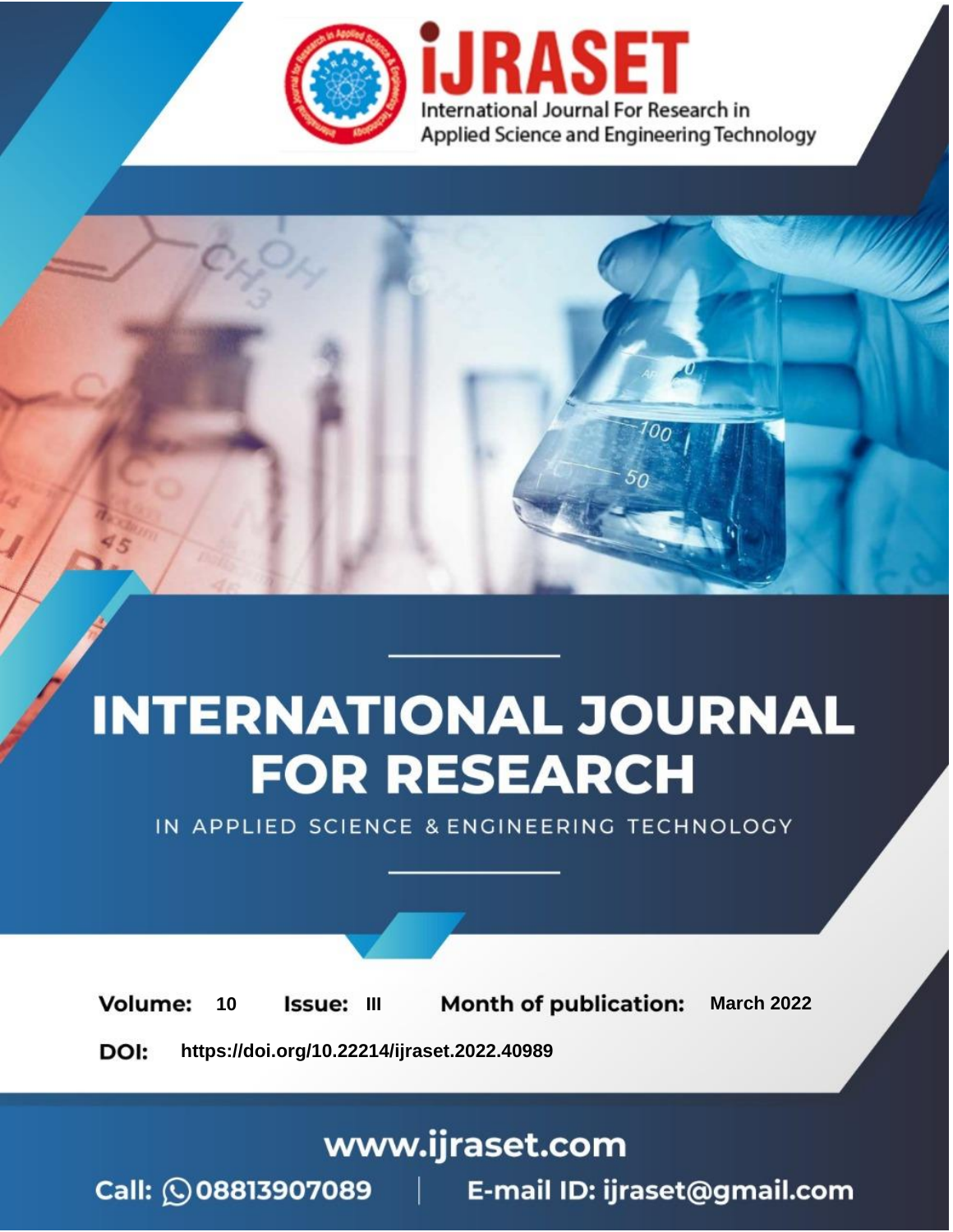

## **A Literature Review on Speech Recognition and Cyber Security Systems**

Anish  $K^1$ , Arvind Rao<sup>2</sup>, Sagar S Bhat<sup>3</sup>, Vinod B Durdi<sup>4</sup> *1, 2, 3, 4Department of TCE, Dayananda Sagar College of Engineering, Bangalore, India*

*Abstract: People use communication to convey their thoughts, ideas, and feelings, as well as to understand the feelings of others. It is a dynamic, methodical, adaptable, commercial and continuous process.*

*Visual, text, spoken, written, gestural, and other modalities of communication are among them. These types can frequently be converted into other formats. When a person cannot understand or recognize the type of communication being used, this step becomes extremely crucial. The communication gap between the specially abled i.e. blind, deaf, mute or differently abled i.e. people with disorders like dyslexia, arthritis etc. and the rest of the world can be closed by converting to a form that the rest of the world understands. The paper that follows focuses mostly on Speech to Text conversion using Deep Learning Algorithms like LPC, MFCC, PLP which provides an innovative, real-time, natural, and user-friendly means of interacting with a computer that is more familiar to humans. The converted speech data can be made full duplex by transmitting the data to the cloud. Hence the converted speech data has to be sent to the cloud over a wireless channel. Thus, all converted data can be posted to the cloud over a wireless channel and retrieved by network clients and users in the network can retrieve them using a web application designed specifically for this purpose. Client in the network communicate utilizing the internet and website applications. Hence, they need to be secure and protected. This has necessitated the development of a robust data concealing method. To secure the messages generated by this system, it employs a dynamic approach to cryptography. The following paper provides an overview of the various methodologies mentioned.*

*Keywords: Speech Recognition Algorithms (LPC, MFCC, PLP), Wireless Communication, Encryption, Decryption, ESP8266, Text To Speech, Cloud Computing.*

## **I. INTRODUCTION**

Speech is a very natural way of communicating ideas and information between people. It helps to convey our ideas and interact with people [1]. The Speech to Text (STT) system detects the words and voice waveforms and phrases in audio input by a person and converts it into readable text format. This system is really helpful for human to human, machine to human, human to machine communication. This modern computerized technology has become more prevalent with many using STT tools to overcome different challenges. Most recently, the field has benefited from advances in deep learning and big data [2]. The STT system consists of various operations to filter the noise, analyze and structure the data. Various models like Hidden Markov Model, Maximum Entropy Model etc.[3], algorithms like LPC, PLP, MFCC [4][5][6]. are used to improve the performance of the system. For models, both acoustic modeling and language modeling are important modern components based on speech recognition algorithms. Markov (HMM) hidden models are most widely used in many applications[3]. Language modeling is used in many other natural language processing applications such as document fragmentation or mathematical translation. The language model originates in the field of natural language processing. It predicts the next word in the sequence using the given set of words with the help of various tools and neural network algorithms.

## *A. Linear Predictive Coding (LPC)*

It is the most widely used method of audio signal processing and speech processing to represent the spectral digital signal envelope in a compressed manner. It makes use of precise prediction model information to speech synthesis. It consists various of steps like Preemphasis, Frame Blocking, Windowing, Auto Correlation Analysis and LPC Coefficient Parameter[4]. LPC algorithm is also applied to the input signal where in a preemphasis filter is applied after the sampling process. A smooth spectral shape of the speech signal is processed after the filtering.

The Text-to-Speech (TTS) system on the other hand converts text into voice using a speech synthesizer [1]. It usually converts language text into US & UK English accents and these synthetic speeches can be understood by a person with average communication skill. It main steps involved are text analysis, phonetic analysis and prosodic analysis.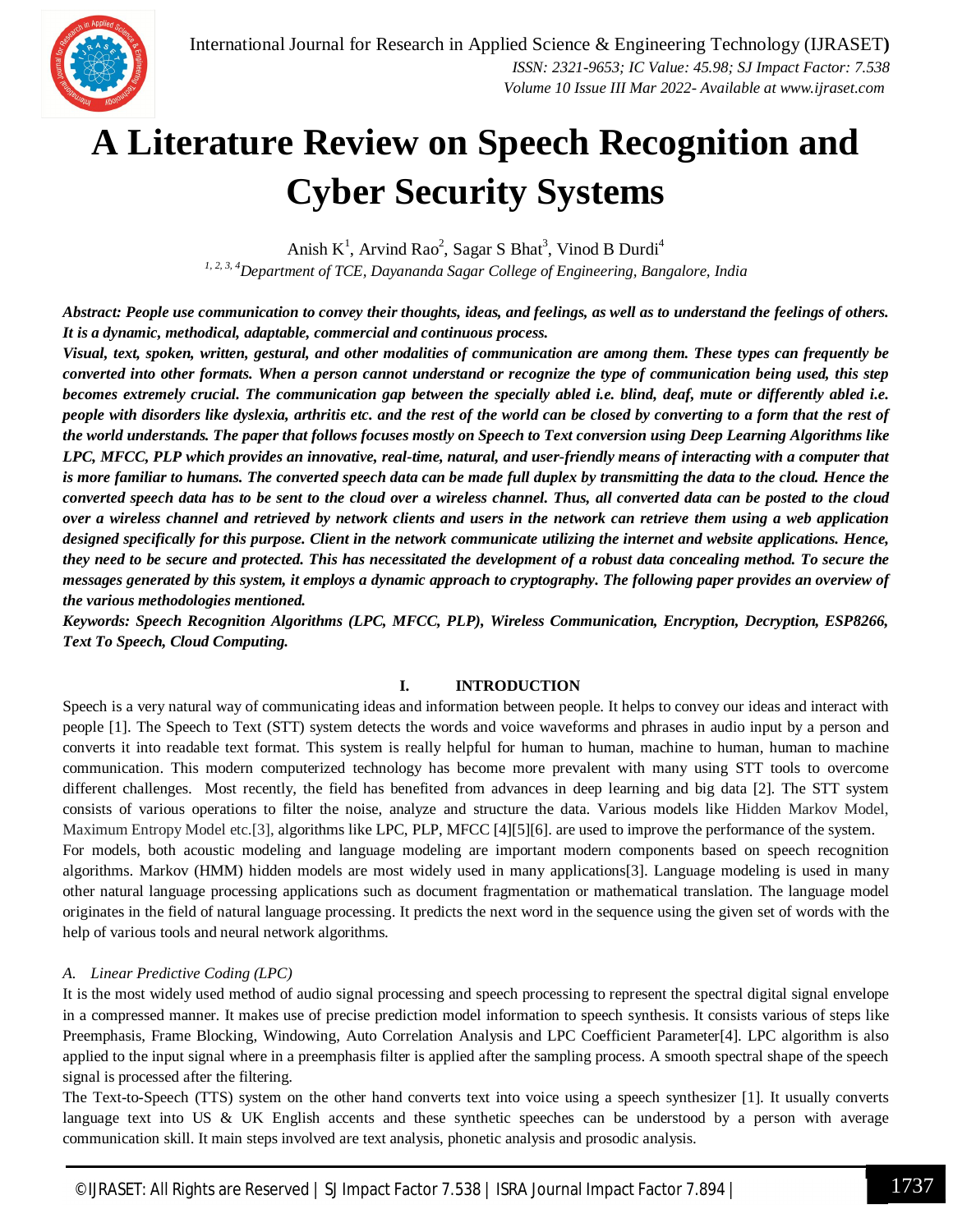

International Journal for Research in Applied Science & Engineering Technology (IJRASET**)**  *ISSN: 2321-9653; IC Value: 45.98; SJ Impact Factor: 7.538 Volume 10 Issue III Mar 2022- Available at www.ijraset.com*

The text analysis is mainly concerned with text normalization and linguistic analysis. The phonetic analysis deals with Graphemeto-phoneme Conversion. Grapheme can be defined as the smallest unit in writing system. The TTS system helps in converting letters (grapheme sequence) to their pronunciations (phoneme sequence). Prosodic Analysis method deals with the pitch of signal and duration attachment. In this paper the second section analyzes the existing speech recognition algorithms, such as LPC and MFCC, as well as cryptography algorithms, such as DNA cryptography and bit rotation, are researched and analyzed. In the third section different algorithms are compared in terms of various aspects such as power, memory, efficiency, and so on. Finally, in last the section paper's conclusion is offered.

## **II. REVIEW ON SPEECH PROCESSING, DEEP LEARNING, CRYPTOGRAPHY AND CLOUD COMPUTING**

The following literature survey is carried out with reference to systematic analysis of Speech processing techniques.

## *A. Itunuoluwa Isewon, et al. [2].*

In this paper, a Text-to-speech synthesizer is used to convert text into spoken word, by analyzing and processing the text using Natural Language Processing (NLP). It then makes use of use of Digital Signal Processing (DSP) technology to convert this processed text into synthesized speech representation of the text. They have developed text-to-speech synthesizer in the form of a simple application that converts inputted text into synthesized speech and reads out to the user which can then be saved as an mp3. file. The Text-to-speech system follows a series of steps from the NLP module to DSP module. In the NLP module, it produces a phonetic transcription of the text read, together with prosody. In the DSP module, it transforms the symbolic information it receives from NLP into audible and intelligible speech. It gets the text as the input and then a computer algorithm which is called TTS engine analyses the text, pre-processes the text and synthesizes the speech with some mathematical models. The TTS synthesis consists of two main phases. The first is text analysis, where the input text is transcribed into a phonetic representation, and the second one is the generation of speech waveforms, where the output is produced from this phonetic and prosodic information.

The next two papers carried out evaluation of various cyptographic techniques that paves way for secure communication.

## *B. Deepraj Pradhan, et al. [7]*

This paper uses a "Bit Rotation" technique to encrypt the given data. The propped technique follows three steps they are Generating Key, Encryption Technique and Decryption Technique. Generating Key is done by using random number generators of the size no less than 512 bits i.e., at least 154 digits or 77 pairs of unsigned integers.The key is divided into array of pairs and each pair is generated separately. The Key is given as key= [56, 12,....... , n] where the first digit of each pair is the location of the character and second digit is the number of bits to shift. Encryption technique is carried out in three steps, first by dividing the plaintext to blocks. The plain text is divided into blocks of 10 bytes. The formula to calculate the number of blocks required for text is 'ceiling (length  $(TEXT)/10)$ . If the bits are not 10 bits, then they are padded with " $"$ . Then a circular right shift rotation is performed on the byte where bits were shifted. The position of bytes ranges from 0 to 9 and bits to shift ranges from 1 to 8. Since a byte consists of 8 bits only, 0 and 9 will invert the bits instead of shifting. So, a random key generated will have its bits rotated according to the method mentioned above and then all the blocks are concatenated. Third one is Decryption Technique which is a reverse process of Encryption Technique, hence exact opposite of encryption is done. Here the bits are shifted to the left and the from the current position the bits are carried to the end position. And like encryption technique the position of a byte ranges from 0 to 9 and bits to shift ranges from 1 to 8. Since a byte consists of 8 bits only, 0 and 9 will invert the bits instead of shifting. Hence here the output obtained will be blocks of 10 bits where padding is removed if present and then the words are concatenated. After testing it with RSA and AES technology the proposed system was considered to be slow but has got high chi-square value compared to that of RSA and AES algorithm. Hence according to the paper this proposed system can be considered as slow but more secured communication can be carried out using this algorithm

## *C. Bahubali Akiwate, et al. [8].*

This paper presents a new data security technique called DNA cryptography which is more secure and reliable data security approach than the current existing one which is based on ASCII character set. Here text, messages, audio and video all are encrypted using the Unicode technique to reach more users worldwide. DNA cryptography uses various technology like PCR (Polymerize Chain Reaction), DNA synthesis, DNA Digital Coding. This paper uses DNA digital coding technique can be applicable in various areas like card/debit card payments, email, SMS (Short Message Service) encryption where users want to have more secure communication.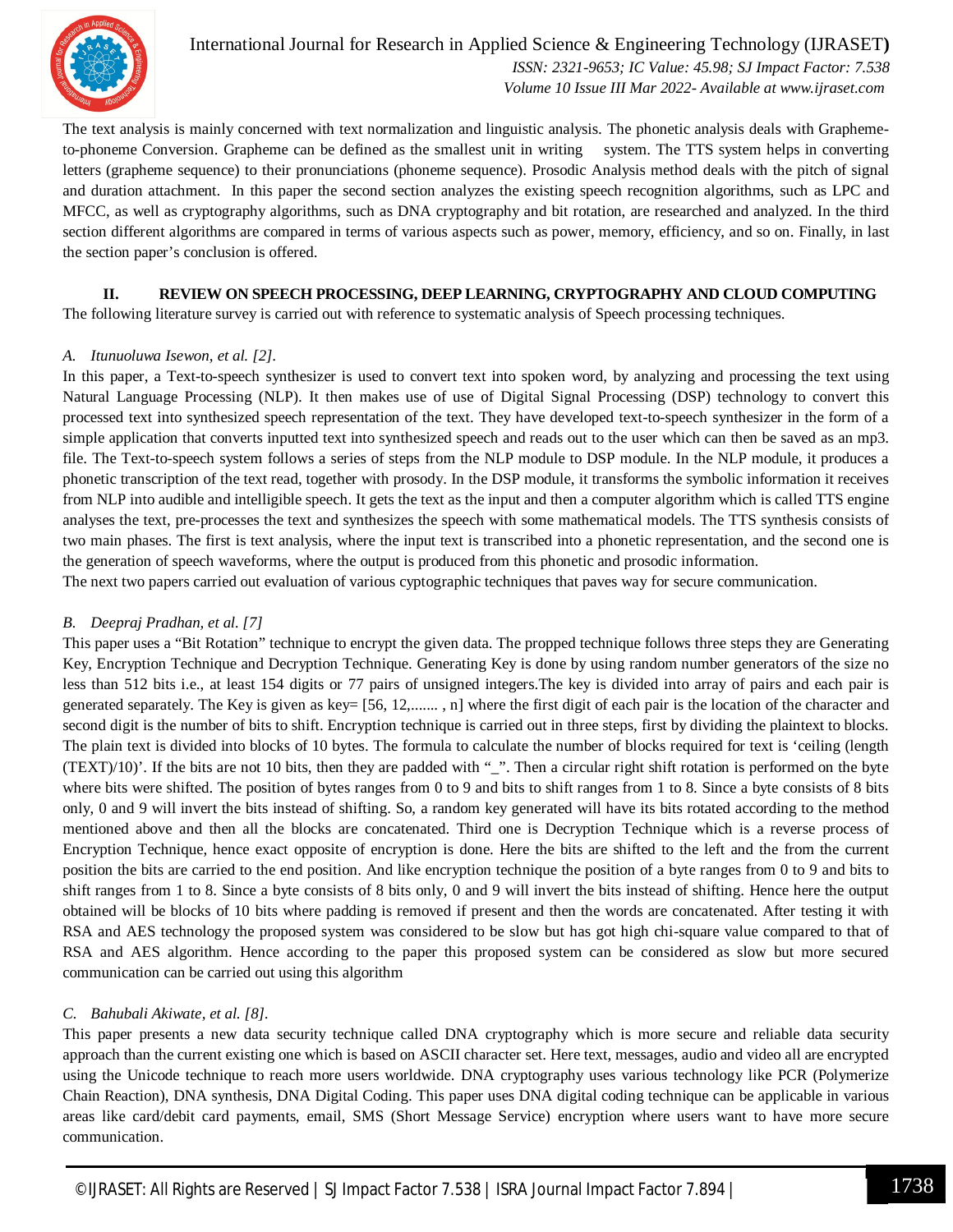

## International Journal for Research in Applied Science & Engineering Technology (IJRASET**)**

 *ISSN: 2321-9653; IC Value: 45.98; SJ Impact Factor: 7.538 Volume 10 Issue III Mar 2022- Available at www.ijraset.com*

Here the DNA algorithm has been implemented using NetBeans IDE environment, which encrypts and decrypts the characters, text file, image file and audio file by using Java language which selects text or file that contains data, convert data into ASCII equivalent and then into Unicode characters, then this Unicode is converted into hexadecimal, then to binary and then to DNA digital code. DNA digital coding is a technique in which the two state binary levels such as combinations of 0 and 1 can be initialized with the DNA digital codes that uses four nucleotides  $(A, T, G, and C)$ .

The 4 nucleotides can be used as a key combination and can be assigned for letters as long as 64 bits and each time it generates new combination of letters.

The letters are decrypted by converting their key combination into DNA digital coding and then the words are split into 4 parts and then the original message is obtained in binary which is converted into hexadecimal and then to Unicode. From Unicode the ASCII characters of the letter are taken and then the original text message is obtained. According to this paper the time taken for encryption and decryption for Plain Text of size 5 letter is 8325.816ms and 5.346728ms, Text file of size 10KB is 5529.8784ms and 5.346728ms, Image of size 90KB is 7397.661ms and 5223.019ms, Audio of size 490KB is 14580.631ms and 2243.8176ms respectively.

The characteristics and properties of wireless communication systems have been studied and described in the next paper.

## *D. Sasikumar Gurumurthy, et al. [9].*

This paper gives an introduction to wireless communication and applications in fast growing part of the dynamic filed of electronic communication. It gives a brief glimpse of the past history of wireless technology. Different elements of a wireless communication system, setting up of radio frequency channel link for mobile internet access, different types of mesh network topologies are discussed.

The emergence of distributed applications and middleware architectures have seen new business opportunities in terms of thirdparty service provisioning (3PSP) of user demands and offered services. Middleware technology enables to manage heterogeneity by abstracting details of lower-layer communication protocols for application programmers.

The next wireless protocol is of the Bluetooth standard that is designed to be an open standard for short-range systems. The features of long-range wireless Ethernet bridge are specifications, roaming between multiple hubs, roaming operation, roaming license and wireless modems.

In this paper, several recent business and technological trends in the ICT industry and their consequences for performance analysis are addressed. The paper concludes by highlighting that the use of wireless communication technologies delivery of television and internet service is exploding rapidly.

Building and creating an online Web Application is crucial process, this paper gives the description of the same.

## *E. Maha A. Sayal, et al. [10].*

Modern web applications can retrieve data from the cloud or any external APIs. This paper demonstrates about building web applications in the cloud, providing multiple interfaces for it and how to choose appropriate service from Amazon Web Services for an application.

Cloud computing is a technology in which a remote server and internet have ability to maintain various data and applications. A typical web application has three layers: presentation, application and database. The proposed system of a n-tier architecture is built on of four –tier successive layers.

Here, three different client layers are provided: one for basic HTML and JavaScript, another for iPhone and iPad clients and a third for standard desktop clients.

These three layers each can present the information to the user and set directly on the client's machine. Under these client layers is the filter layer that enables a developer to abstract the authentication and authorization from the representation and application layers.

The developer has to sign up for using different services provided by Amazon Web Services. Later, choose the right environment for boto (python interface for AWS) compatible with downloaded Amazon tools and connected with amazon s3 cloud storage service.

Finally, the application is processed with amazon EC2. This application' s efficiency can also be increased significantly by integrating with deep learning algorithms like MFCC, PLP, LPC etc. [4][5][6]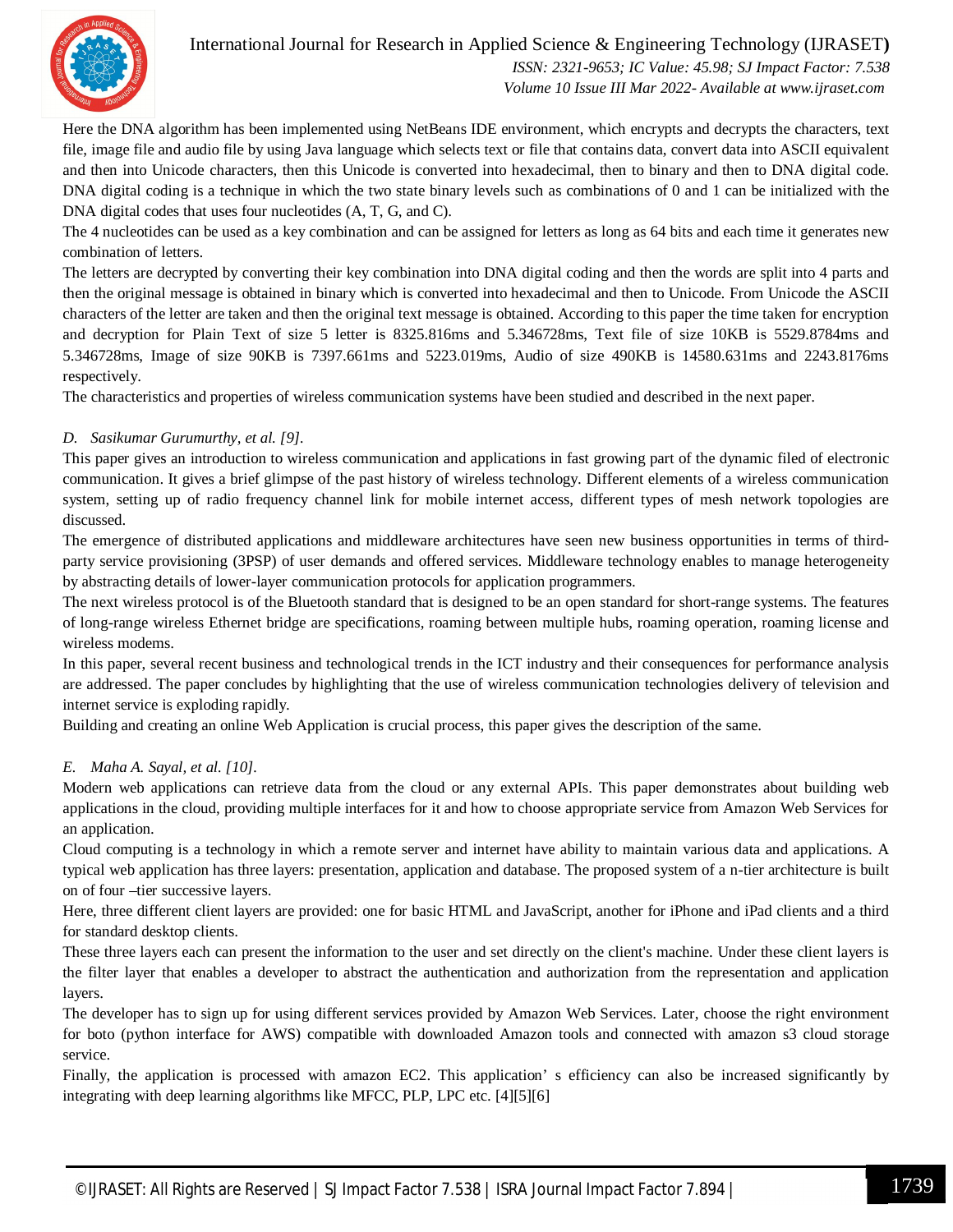

International Journal for Research in Applied Science & Engineering Technology (IJRASET**)**

 *ISSN: 2321-9653; IC Value: 45.98; SJ Impact Factor: 7.538 Volume 10 Issue III Mar 2022- Available at www.ijraset.com*

## **III. COMPARISION OF DEEP LEARNING TECHNIQUES FOR SPEECH PROCESSING IN CYBER SECURITY**

The analysis of the different algorithms in relation to various system parameters is carried out in Table 3.1.

| Table 3.1                                |                           |                                                                                                                               |
|------------------------------------------|---------------------------|-------------------------------------------------------------------------------------------------------------------------------|
| Algorithm                                | Performance<br>Parameters | Remark                                                                                                                        |
| $LPC-Linear$<br>Prediction Coding<br>[4] | Computational<br>Power    | The LPC algorithm utilizes approx.<br>24.3% of total power, which is<br>significantly less than those of other<br>algorithms. |
|                                          | Memory<br>Consumption     | It occupies 2.2 GB of RAM, which is<br>quite a lot.                                                                           |
|                                          | Efficiency                | The efficiency of this algorithm is<br>70%.                                                                                   |
| PLP - Perceptual<br>Linear Prediction[5] | Computational<br>Power    | This algorithm uses 72 % of total<br>resources, which is much higher than<br>other algorithms.                                |
|                                          | Memory<br>Consumption     | The total RAM consumed by this<br>algorithm is 1.6 GB                                                                         |
|                                          | Efficiency                | The proposed algorithm is accurate up<br>to the extent of 55%.                                                                |
| MFCC - Mel<br><b>Frequency Cepstrum</b>  | Computational<br>Power    | This algorithm uses 44% of the CPU,<br>which is ideal.                                                                        |
| Coefficient [6]                          | Memory<br>Consumption     | This algorithm uses up 3 GB of RAM                                                                                            |
|                                          | Efficiency                | This approach can improve the<br>system's efficiency by 90%.                                                                  |
| DNA Cryptography<br>[7]                  | Computational<br>Power    | This algorithm requires 30% of the<br>resources, which is a substantial<br>number.                                            |
|                                          | Memory<br>Consumption     | This approach consumes only 490 KB<br>of RAM                                                                                  |
|                                          | Time Period               | Average duration to run this algorithm<br>is $3.832$ seconds                                                                  |
|                                          |                           | The efficiency of this method is 85.2<br>percent.                                                                             |
| Circular Bit Rotation                    | Efficiency                | This approach requires 15% of the                                                                                             |
| [8]                                      | Computational             | CPU, which is considerably less than<br>other methods.                                                                        |
|                                          | Power                     | It takes up 13 MB of RAM, which is a<br>significant amount of memory                                                          |
|                                          | Memory<br>Consumption     |                                                                                                                               |
|                                          |                           | The proposed approach takes a<br>maximum of 3.832 seconds to<br>perform.                                                      |
|                                          | Time Period<br>Efficiency | This method has an accuracy of 73.6%                                                                                          |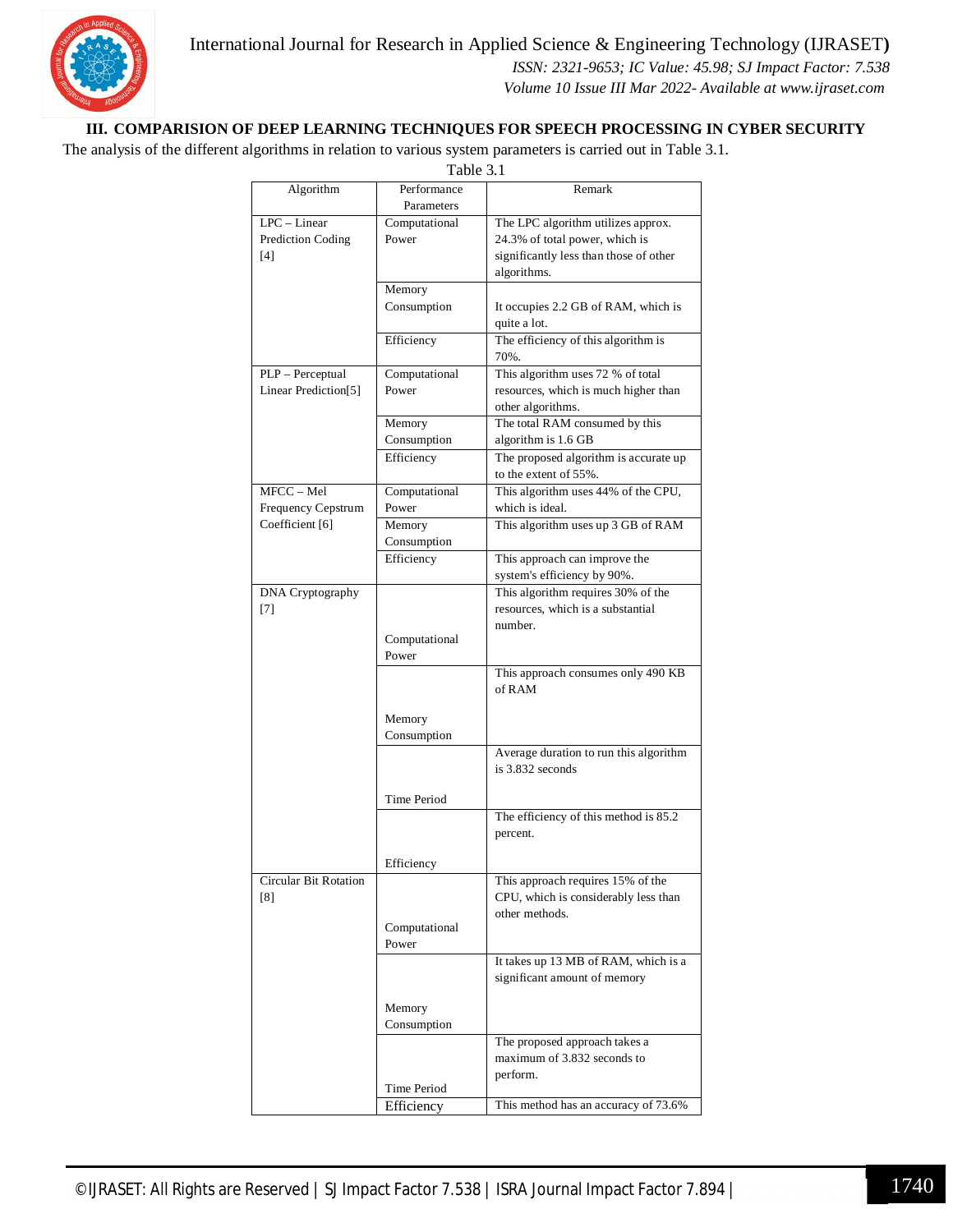

International Journal for Research in Applied Science & Engineering Technology (IJRASET**)**

 *ISSN: 2321-9653; IC Value: 45.98; SJ Impact Factor: 7.538 Volume 10 Issue III Mar 2022- Available at www.ijraset.com*

## **III. CONCLUSION**

Based on review of existing procedures and strategies for converting speech to text and vice versa, it is obvious that this is accomplished through the use of mathematical modelling and inherent functions. The techniques like LPC, MFCC etc. have been shown to be accurate, rapid, and easy to use. The process of converting audio to text has been simplified. The most efficient algorithm among those mentioned above for STT process is MFCC algorithm.Using MFCC algorithm a system can be designed having capacity to reach out to people with a variety of disabilities [6]. This has prompted more research into the deep learning paradigm. Along with reaching out to many users the privacy of the data also has to be maintained Thus providing data security is just as critical as maintaining communication. It is the service provider's responsibility to provide a strong encryption method to protect the data. This type of security is also used while transferring STT converted data for military and defense-related applications where confidentiality becomes a top issue. The survey also revealed some interesting facts about cryptographic techniques like encryption and decryption, can also make use of cloud computing for memory storage and access. This process of storing the encrypted data on the cloud reduces the load on local devices. These data that are stored in cloud can be retrieved using web application which also has a system for audio conversion of local, regional, and native languages endemic to a given geological site, this project can also benefit people from various geological places.

### **IV. ACKNOWLEDGEMENT**

The researchers would like to acknowledge their colleague for the excellent contributions and discussions on the topics mentioned above.

#### **REFERENCES**

- [1] Simon DobriSek, et al., (2019), "HOMER: a Voice-Driven Text-to-Speech System for the Blind IEEE International Symposium on Industrial Electronics (ISIE), July 2019.
- [2] Itunuoluwa Isewon, et al., (2018), Design and implementation of text to speech Conversion for Visually Impaired People " International Journal of Applied Information Systems (IJAIS)
- [3] Rev," All You Need to Know About Automatic Speech Recognition Transcription Models" from https://www.rev.com/blog/guide-tospeechrecognitiontranscriptionmodels#:~:text=They%20provide%20a%20way%20of,Random%20Fields%2C%20and%20Neural%20Networks
- [4] Hyung-Suk Kim ,"Linear Predictive Coding is All-Pole Resonance Modeling", Center for Computer Research in Music and Acoustics, Stanford University
- [5] H Hermansky , "," Perceptual linear predictive (PLP) analysis of speech", from https://pubmed.ncbi.nlm.nih.gov/2341679/
- [6] uday200, "MFCC Technique for Speech Recognition", from https://www.analyticsvidhya.com/blog/2021/06/mfcc-technique-for-speech-recognition/
- [7] Deepraj Pradhan, (2020), et al., " Cryptography Encryption Technique Using Circular Bit Rotation in Binary Field " 8th International Conference on Reliability, Infocom Technologies and Optimization, 2020
- [8] Bahubali Akiwate (2018), et al., "A Dynamic DNA for Key-based Cryptography", 2018 International Conference on Computational Techniques, Electronics and Mechanical Systems, 2018
- [9] Sasikumar Gurumurthy, (2019), et al., " Recent Trends In Wireless Technology " National conference on "Network Technologies" [NCNT-2019 January]
- [10] Maha A. Sayal ,(2016), et al., ., " Building web applications using Cloud Computing" International Journal of Software and Web Sciences-(IJSWS)